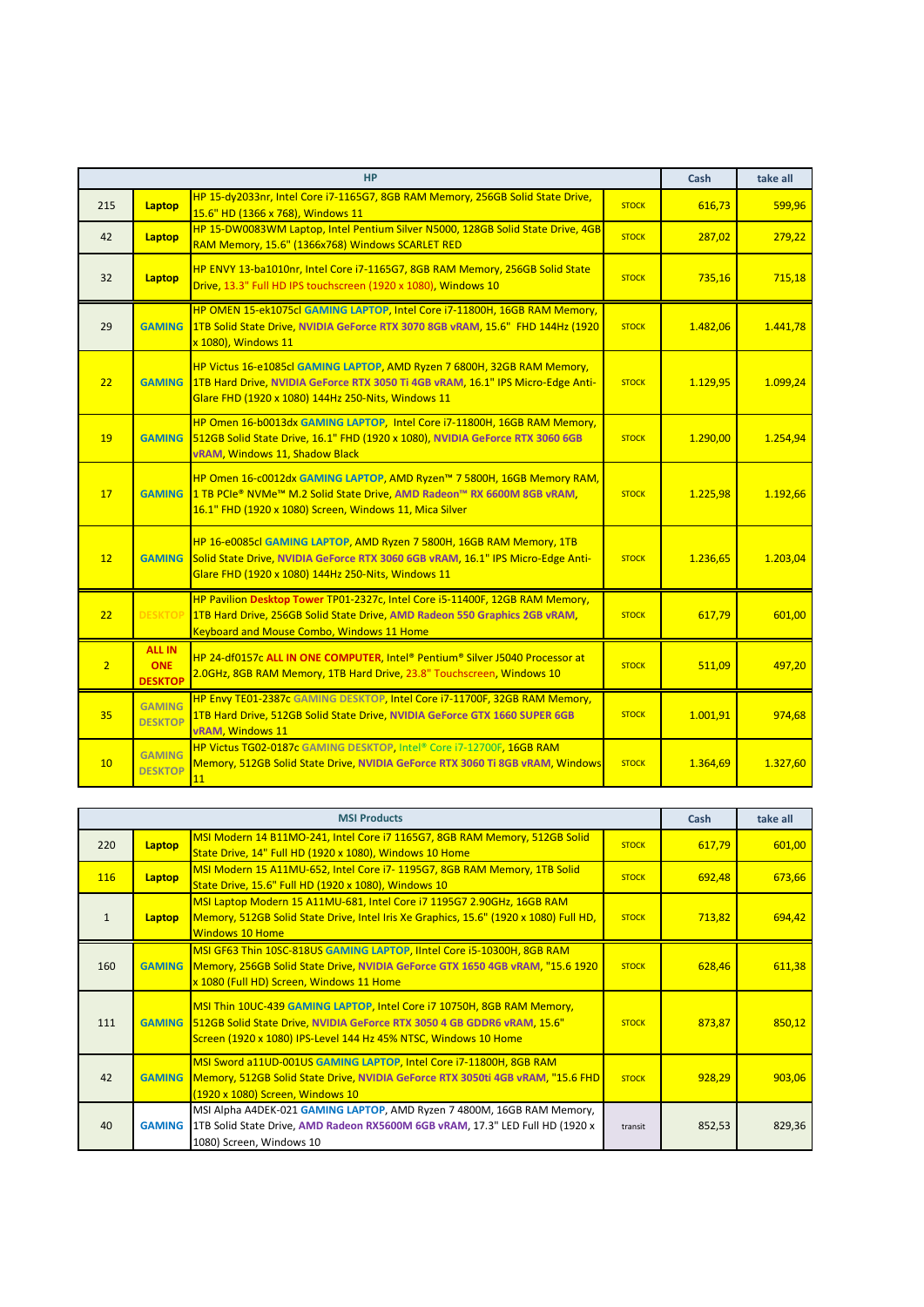| 35             |                                               | MSI GF65 10UE-213US GAMING LAPTOP, Intel Core I5 10500H, 8GB RAM Memory,<br>GAMING 512GB Solid State Drive, NVIDIA GeForce RTX 3060 6GB vRAM, "15.6 1920 x 1080<br>(Full HD), Windows 10                                 | <b>STOCK</b> | 873,87   | 850,12   |
|----------------|-----------------------------------------------|--------------------------------------------------------------------------------------------------------------------------------------------------------------------------------------------------------------------------|--------------|----------|----------|
| 34             | <b>GAMING</b>                                 | MSI 10SCXR-222 GAMING LAPGTOP, Intel® Core i5-10300H, 8GB RAM Memory,<br>256GB Solid State Drive, NVIDIA GeForce GTX1650 Max-Q 4GB vRAM, 15.6" Display,<br>Windows 10                                                    | <b>STOCK</b> | 639,13   | 621,76   |
| 24             | <b>GAMING</b>                                 | MSI Leopard GP66 11UG-290 GAMING LAPTOP, Intel Core i7-11800H, 16GB RAM<br>Memory, 1TB Solid State Drive, 15.6" IPS FHD (1920 x 1080) 144Hz Display, NVIDIA<br>GeForce RTX 3070 8GB vRAM, Windows 10                     | <b>STOCK</b> | 1.503,40 | 1.462,54 |
| 21             | <b>GAMING</b>                                 | MSI Katana GF66 12UE-603 GAMING LAPTOP, Intel Core i7-12700H, 16GB RAM<br>Memory, 512GB Solid State Drive, NVIDIA GeForce RTX 3060 6GB vRAM, 15.6" IPS<br>FHD (1920 x 1080) 144Hz, Windows 11                            | <b>STOCK</b> | 1.407,37 | 1.369,12 |
| 19             | <b>GAMING</b>                                 | MSI Stealth GS66 Stealth 11UG-275 GAMING LAPTOP, Intel Core i9-11900H, 32GB<br>RAM Memory, 1TB Solid State Drive, NVIDIA GeForce RTX 3070 8GB vRAM, 15.6"<br>QHD (2560 x 1440) 165Hz Display, Windows 10                 | <b>STOCK</b> | 2.090,25 | 2.033,44 |
| 18             | <b>GAMING</b>                                 | MSI Alpha 15 B5EEK-080 GAMING LAPTOP, AMD Ryzen 7-5800H, 16GB RAM<br>Memory, 512GB Solid State Drive, 15.6" IPS Thin Bezel FHD (1920 x 1080) 144Hz,<br>AMD Radeon RX 6600M 8GB vRAM, Windows 11                          | <b>STOCK</b> | 1.065,93 | 1.036,96 |
| 13             | <b>GAMING</b>                                 | MSI Thin GF63 11UC-262 GAMING LAPTOP, Intel Core i7 11800H, 16GB RAM<br>Memory, 512GB Solid State Drive, 15.6" Screen (1920 x 1080) IPS-Level 144 Hz,<br>NVIDIA GeForce RTX 3050 4GB vRAM, Windows 11                    | <b>STOCK</b> | 911,22   | 886,45   |
| 10             |                                               | MSI GF65 Thin 10UE-092 GAMING LAPTOP, Intel Core i7 10th Gen 10750H (2.60<br>GAMING GHz), 8GB RAM Memory, 512 GB NVMe Solid State Drive, NVIDIA GeForce RTX 3060<br>Laptop GPU 6 GB GDDR6, 15.6" 1920 x 1080, Windows 10 | <b>STOCK</b> | 1.065,93 | 1.036,96 |
| 8              | <b>GAMING</b>                                 | MSI Delta A5EFK-001US GAMING LAPTOP, AMD Ryzen 7 5800H, 16GB RAM Memory,<br>1TB Solid State Drive, AMD Radeon RX6700M 10GB vRAM, 15.6" FHD (1920x1080),<br>Windows 10                                                    | <b>STOCK</b> | 1.386,03 | 1.348,36 |
| 6              |                                               | MSI Bravo B5DD-010 GAMING LAPTOP, AMD Ryzen 5-5600H, 16GB RAM Memory,<br>GAMING 512GB Solid State Drive, 15.6" IPS Thin Bezel FHD (1920 x 1080) 144Hz, AMD<br>Radeon™ RX5500M 4GB vRAM, Windows 10                       | <b>STOCK</b> | 671,14   | 652,90   |
| $\overline{4}$ |                                               | MSI Alpha 15 B5EEK-018 GAMING LAPTOP, AMD Ryzen™ 7-5800H, 16GB RAM<br>GAMING Memory, 512GB Solid State Drive, AMD Radeon™ RX 6600M Graphics 8GB vRAM,<br>15.6" IPS Thin Bezel FHD (1920 x 1080) 144Hz, Windows 10        | <b>STOCK</b> | 1.300,67 | 1.265,32 |
| $\overline{3}$ | <b>GAMING</b>                                 | MSI PULSE GL66 11UGK-001 GAMING LAPTOP, Intel Core i7-11800H, 16GB RAM<br>Memory, 512GB Solid State Drive, NVIDIA® RTX 3070 8GB vRAM, 15.6" (1920x1080)<br>144Hz, Windows 10                                             | <b>STOCK</b> | 1.364,69 | 1.327,60 |
| $\overline{3}$ | <b>GAMING</b>                                 | MSI Stealth GS66 12UGS-039 GAMING LAPTOP, Intel Core i9-12900H, 32GB RAM<br>Memory, 1TB Solid State Drive, NVIDIA GeForce RTX 3070Ti 8GB vRAM, 15.6" Anti-<br>Glare QHD (2560 x 1440) 240Hz screen, Windows 11           | <b>STOCK</b> | 2.571,47 | 2.501,58 |
| $\mathbf{Z}$   | <b>ALL IN</b><br><b>ONE</b><br><b>DESKTOP</b> | MSI PRO AP241 11M-083US ALL IN ONE DESKTOP, Intel Core i5-11400, 8GB RAM<br>Memory, 256GB Solid State Drive, 23.8" Full FHD (1920 x 1080), Windows 10                                                                    | <b>STOCK</b> | 639,13   | 621,76   |
| 16             | <b>GAMING</b><br><b>DESKTOP</b>               | MSI Aegis ZG 5TG-235US GAMING DESKTOP, AMD Ryzen R7-5800X, 16GB RAM<br>Memory, 2TB Hard Drvie, 1TB Solid State Drive, NVIDIA GeForce RTX 3060Ti 8GB<br><b>vRAM, Windows 10</b>                                           | <b>STOCK</b> | 1.652,78 | 1.607,86 |
| 12             | <b>GAMING</b><br><b>DESKTOP</b>               | MSI Aegis ZS 5DQ-274US GAMING DESKTOP, AMD Ryzen™ R7-5700G, 16GB RAM<br>Memory, 2TB Hard Drive, 500 GB Solid State Drive, AMD Radeon™ RX 6600 Graphics<br>8GB vRAM, Windows 11                                           | <b>STOCK</b> | 1.268,66 | 1.234,18 |
| 6              | <b>GAMING</b><br><b>DESKTOP</b>               | MSI Codex R 12TC-048US GAMING DESKTOP, Intel Core i7-12700F, 16GB RAM<br>Memory, 2TB Hard Drvie, 1TB Solid State Drive, NVIDIA GeForce RTX 3060 12GB<br>vRAM, MSI Gaming Keyboard and Mouse, Windows 11                  | <b>STOCK</b> | 1.695,46 | 1.649,38 |

| <b>Alienware</b>      |                                                                                                                                                                                                                     |  |          | Cash     | take all |
|-----------------------|---------------------------------------------------------------------------------------------------------------------------------------------------------------------------------------------------------------------|--|----------|----------|----------|
| 13                    | Alienware AWM15R6-7712BLK-PUS GAMING LAPTOP, Intel Core i7-11800H, 16GB<br>GAMING   RAM Memory, 512GB Solid State Drive, NVIDIA GeForce RTX 3070 8GB vRAM, 15.6"<br>transit<br>(2560 x 1440) QHD 240 Hz, Windows 11 |  | 1.770.15 | 1.722.04 |          |
|                       |                                                                                                                                                                                                                     |  |          |          |          |
| <b>ASUS Computers</b> |                                                                                                                                                                                                                     |  | Cash     | take all |          |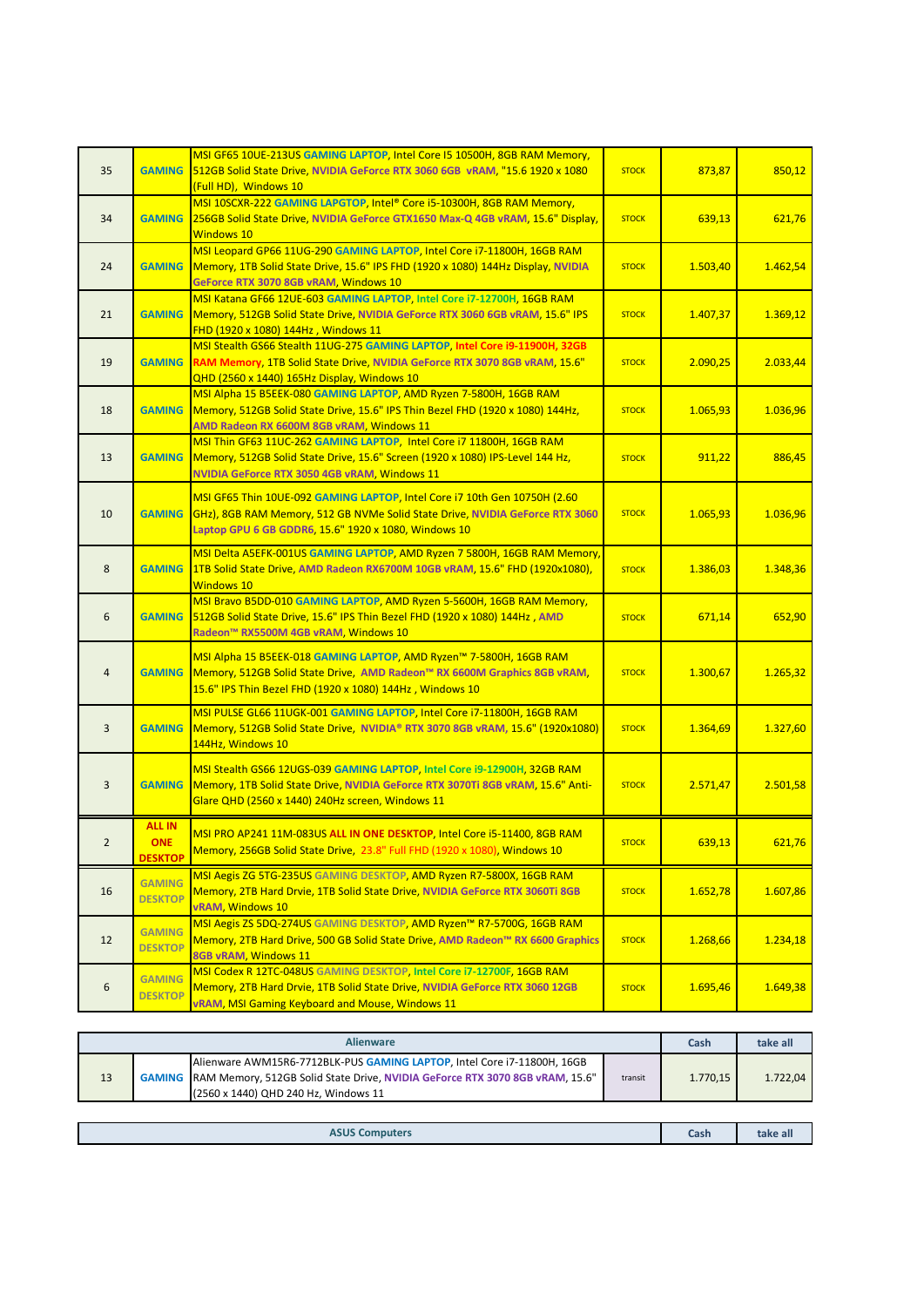| 359            | Laptop                          | Asus VivoBook F415EA-UB34, Intel Core i3-1115G4, 8GB RAM Memory, 128GB Solid<br>State Drive, 14" Full HD LED (1920 x 1080), Window 10                                                                                        | <b>STOCK</b> | 319,03   | 310,36   |
|----------------|---------------------------------|------------------------------------------------------------------------------------------------------------------------------------------------------------------------------------------------------------------------------|--------------|----------|----------|
| 45             | Laptop                          | Asus VivoBook M515UA-EB72, AMD Ryzen 7 5700U, 8GB RAM Memory, 512GB Solid<br>STate Drive, AMD Radeon Graphics, 15.6" (1920 x 1080), Fingerprint reader,<br>Windows 10                                                        | <b>STOCK</b> | 628,46   | 611,38   |
| 10             | Laptop                          | Asus Vivobook X512JA-211.VBGB, Intel I7-1065G7, 8GB RAM Memory, 1TB Hard<br>Drive, 256GB Solid State Drive, 15.6" FHD Display (1920 x 1080), Windows 10                                                                      | <b>STOCK</b> | 628,46   | 611,38   |
| $\mathbf{1}$   | Laptop                          | Asus E410MA-211.TBSB, Intel Celeron N4020, 4GB RAM Memory, 64GB eMMC, 14.0"<br>HD (1366 x 768), Windows 10                                                                                                                   | <b>STOCK</b> | 138,71   | 134,94   |
| $\overline{4}$ | $2$ in $1$<br>laptop            | Asus Vivobook TP470EZ-IH74T, 2-in1 Touchscreen Laptop, 11th Gen Intel® Core™ i7-<br>1165G7, 16GB RAM Memory, 512GB Solid State Drive, Intel® Iris Xe Max Graphics<br>4GB vRAM, 14" Touchscreen FHD (1920 x 1080), Windows 10 | <b>STOCK</b> | 916,55   | 891,64   |
| 10             | <b>DUO</b><br>Laptop            | ASUS ZenBook Duo UX482EAR-EB51T, FHD Touch Display, Intel Evo Platform, Core i5-<br>1155G7, 8GB RAM, 512GB PCIe SSD, ScreenPad Plus, Windows 10 Home                                                                         | transit      | 976,31   | 949,77   |
| 50             | <b>GAMING</b>                   | Asus TUF FX706HE-211.TM17 GAMING LAPTOP, Intel Core i5-11260H, 8GB RAM<br>Memory, 512GB Solid State Drive, NVIDIA GeForce RTX3050 Ti 4GB vRAM, 17.3"<br>1920 x 1080 (Full HD) Screen, Windows 10                             | <b>STOCK</b> | 831,19   | 808,60   |
| 38             | <b>GAMING</b>                   | Asus ROG GV301QE-211.ZG13 GAMING LAPTOP, AMD Ryzen 9 5900HS, 16GB RAM<br>Memory, 1TB Solid State Drive, NVIDIA GeForce RTX 3050 Ti 4GB vRAM, 13.4"<br>Touchscreen 1920 x 1200 (WUXGA), Windows 11 Home                       | <b>STOCK</b> | 1.225,98 | 1.192,66 |
| 33             | <b>GAMING</b>                   | Asus TUF FX516PM-211.TF15 GAMING LAPTOP, Intel Core i7-11370H, 16GB RAM<br>Memory, 512 GB Solid State Drive, NVIDIA GeForce RTX 3060 6GB vRAM, 15.6" 1920<br>x 1080 (Full HD), Windows 10                                    | <b>STOCK</b> | 1.129,95 | 1.099,24 |
| 21             | <b>GAMING</b>                   | ASUS TUF DASH FX516PR-211.TM15 GAMING LAPTOP, Intel Inside i7-11370H, 16GB<br>RAM Memory, 1TB M.2 PCIEG3 Solid State Drive, NVIDIA GeForce RTX 3070 8GB<br>vRAM, 15.6" FHD display with 240Hz (1920 x 1080), Windows 10      | <b>STOCK</b> | 1.441,52 | 1.402,34 |
| 20             | <b>GAMING</b>                   | ASUS ROG Zephyrus GA401QM-211.ZG14B GAMING LAPTOP, AMD Ryzen 9 5900HS,<br>16GB RAM Memory, 1TB Solid State Drive, NVIDIA GeForce RTX 3060 6GB vRAM,<br>14" QHD 120Hz (2560 x 1440), Windows 10                               | <b>STOCK</b> | 1.354,02 | 1.317,22 |
| 17             | <b>GAMING</b>                   | ASUS TUF TUF516PE-AB73 GAMING LAPTOP, Intel Core i7-11370H, 8GB RAM<br>Memory, 512 GB Solid State Drive, 15.6" 144Hz FHD (1920x1080), NVIDIA GeForce<br>RTX 3050 Ti 4GB vRAM, Windows 10 Home                                | <b>STOCK</b> | 916,55   | 891,64   |
| 13             | <b>GAMING</b>                   | Asus TUF FX517ZR-F15.173070 GAMING LAPTOP, Intel Core i7 12650H, 16GB RAM<br>Memory, 512GB Solid State Drive, NVIDIA GeForce RTX 3070 8GB vRAM, 15.6" (1920<br>x 1080) Full HD, Windows 11                                   | <b>STOCK</b> | 1.524,74 | 1.483,30 |
| 12             | <b>GAMING</b><br><b>DESKTOP</b> | Asus G10CE-VRI73070 GAMING DESKTOP, Intel Core i7-11700F, 16GR RAM Memory,<br>2TB Hard Drive, 512GB Solid State Drive, NVIDIA GeForce RTX 3070 8GB vRAM,<br>Windows 11                                                       | <b>STOCK</b> | 1.450,05 | 1.410,64 |

| <b>Dell</b>    |               |                                                                                                                                                                                          |              | Cash   | take all |
|----------------|---------------|------------------------------------------------------------------------------------------------------------------------------------------------------------------------------------------|--------------|--------|----------|
| 190            | Laptop        | Dell i5310-5682SLV-PUS, Intel Core i5-11320H, 16GB RAM Memory, 512GB Solid<br>State Drive, 13.3" FHD (1920 x 1200), Windows 11                                                           | transit      | 607,12 | 590,62   |
| 68             | Laptop        | Dell i3511-7082BLK-PUS, Intel Core i7-1165G7, 16GB RAM Memory, 1TB Hard Drive,<br>256GB Solid State Drive, 15.6" Touchscreen FHD (1920 x 1080), Windows 11                               | <b>STOCK</b> | 799,18 | 777,46   |
| 55             | Laptop        | Dell i3511-5101BLK-PUS, Intel Core i5-1135G7, 8GB RAM Memory, 256GB Solid State<br>Drive, 15.6" Touchscreen (1920 x 1080), Windows 11                                                    | transit      | 530,30 | 515,89   |
| 43             | <b>GAMING</b> | Dell G15RE-A975GRY-PUS GAMING LAPTOP, AMD Ryzen 7 5800H, 8GB RAM<br>Memory, 512GB Solid State Drive, NVIDIA GeForce RTX 3050 Ti 4GB vRAM, 15.6<br>1920 x 1080 (Full HD), Windows 11      | <b>STOCK</b> | 852,53 | 829,36   |
| 21             | <b>GAMING</b> | Dell G15-7675BLK-PUS GAMING LAPTOP, Intel® Core™ i7-11800H, 16GB RAM<br>Memory, 512GB Solid State Drive, NVIDIA GeForce RTX 3050 4GB vRAM, 15.6" FHD<br>(1920 x 1080) Screen, Windows 11 | <b>STOCK</b> | 991,24 | 964,30   |
| $\overline{7}$ | <b>GAMING</b> | Dell G15RE-A951GRY-PUS GAMING LAPTOP, AMD Ryzen 5 5600H, 8GB RAM<br>Memory, 512GB Solid State Drive, NVIDIA GeForce RTX 3050 4GB vRAM, 15.6" 1920<br>x 1080 (Full HD), Windows 11        | <b>STOCK</b> | 809,85 | 787,84   |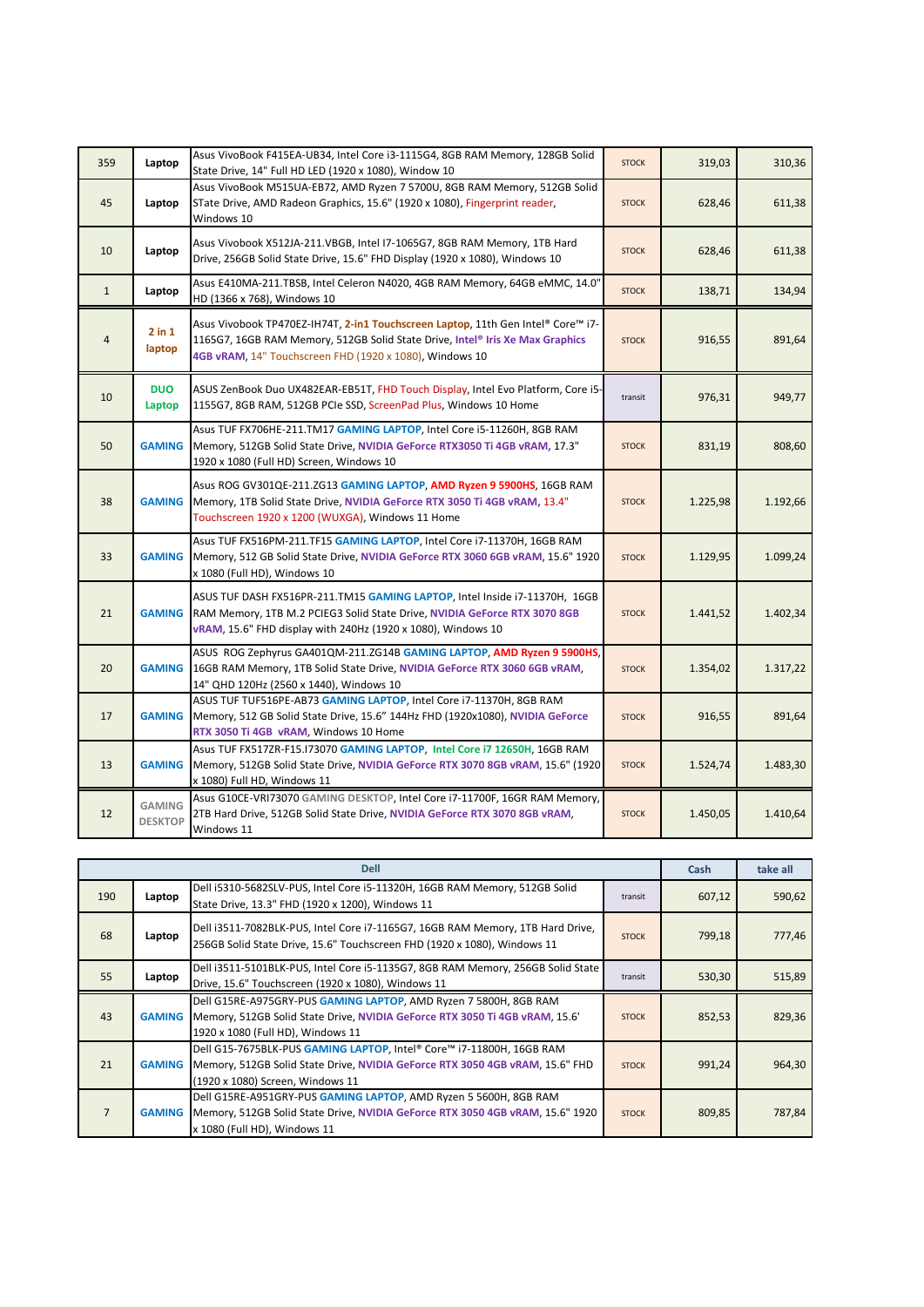| $\overline{2}$ | <b>GAMING</b>                                 | Dell G15RE-A947GRY-PUS GAMING LAPTOP, AMD Ryzen 5 5600H, 8GB RAM<br>Memory, 512GB Solid State Drive, NVIDIA GeForce RTX 3050 4GB vRAM, 15.6" 1920<br>x 1080 (Full HD), Windows 10                                                    | <b>STOCK</b> | 809,85   | 787,84   |
|----------------|-----------------------------------------------|--------------------------------------------------------------------------------------------------------------------------------------------------------------------------------------------------------------------------------------|--------------|----------|----------|
| 55             | <b>ALL IN</b><br><b>ONE</b><br><b>DESKTOP</b> | Dell Inspiron 27 i7700-7777SLV-PUS ALL IN ONE Desktop, Intel Core i7-1165G7,<br>16GB RAM Memory, 1TB Hard Drive, 512GB Solid State Drive, NVIDIA GeForce<br>MX330, 2GB vRAM, 27" Touchscreen Infinity FHD (1920 x 1080), Windows 11  | transit      | 1.204,64 | 1.171,90 |
| 19             | <b>ALL IN</b><br><b>ONE</b><br><b>DESKTOP</b> | Dell Inspiron i7700-7845SLV-PUS ALL IN ONE COMPUTER, Intel® Core i7-1165G7,<br>32GB RAM Memory, 1TB Solid State Drive, 27" Touchscreen AIT Infinity Anti-Glare<br>FHD (1920 x 1080), 2GB NVIDIA® GeForce® MX330 Graphics, Windows 11 | <b>STOCK</b> | 1.332,68 | 1.296,46 |
| $\mathsf{R}$   | <b>ALL IN</b><br><b>ONE</b>                   | Dell i5400-5760SLV-PUS ALL IN ONE COMPUTER, Intel Core i5-1135G7, 12GB RAM<br>Memory, 1TB Hard Drive, 256GB Solid State Drive, 23.8" Touchscreen FHD (1920 x<br>DESKTOP 1080), Windows 11                                            | transit      | 809,85   | 787,84   |
|                | <b>DESKTOP</b>                                | Dell XPS Desktop Tower XPS8940-7061BLK-PUS, Intel Core i7-11700, 16GB RAM<br>Memory, 512GB Solid State Drive, Windows 11 Professional                                                                                                | <b>STOCK</b> | 852,53   | 829,36   |

| <b>Lenovo Computers</b> |                      |                                                                                                                                                                                                   |              | Cash     | take all |
|-------------------------|----------------------|---------------------------------------------------------------------------------------------------------------------------------------------------------------------------------------------------|--------------|----------|----------|
| 200                     | Laptop               | Lenovo 82FG015VUS, Intel® Core i7-1165G7, 12GB RAM Memory, 512GB Solid State<br>Drive, 15.6" Touch Screen (1920 x 1080), Fingerprint Reader, Windows 11                                           | <b>STOCK</b> | 686,08   | 667,43   |
| 121                     | Laptop               | Lenovo IdeaPad 82LN00F8US, AMD Ryzen 7 5700U, 8GB RAM Memory, 512GB Solid<br>State Drive, "15.6 Full HD (1920 x 1080) Screen, Windows 11                                                          | <b>STOCK</b> | 628,46   | 611,38   |
| 89                      | Laptop               | Lenovo 82KU0101US, AMD Ryzen 7 5700U, 12GB RAM Memory, 512GB Solid State<br>Drive, 15.6" Touchscreen FHD (1920 x 1080), Windows 11, Abyss Blue                                                    | transit      | 650,85   | 633,16   |
| 81                      | Laptop               | Lenovo 81X800EMUS, Intel Core i3-1115G4, 4GB RAM Memory, 128GB Solid State<br>Drive, 15.6" FHD (1920 x 1080), Windows 11 in S Mode, Almond                                                        | <b>STOCK</b> | 308,36   | 299,98   |
| 71                      | Laptop               | Lenovo 81X800ELUS, Intel Core i3-1115G4, 4GB RAM Memory, 128GB Solid State<br>Drive, 15.6" (1920 x 1080), Abyss Blue, Windows 11 S Mode                                                           | <b>STOCK</b> | 308,36   | 299,98   |
| 49                      | Laptop               | Lenovo 81X800EKUS, Intel Core i3-1115G4, 4GB RAM Memory, 128GB Solid State<br>Drive, 15.6" (1920 x 1080), Platinum Grey, Windows 11                                                               | <b>STOCK</b> | 308,36   | 299,98   |
| 26                      | Laptop               | Lenovo 81WF000SUS, Intel Core i7-1065G7, 8GB RAM Memory, 256GB Solid Stste<br>Drive, 17.3" Screen (1920 x 1080), Windows 10, Abyss Blue                                                           | <b>STOCK</b> | 628,46   | 611,38   |
| 25                      | Laptop               | Lenovo 82KU00YRUS, AMD Ryzen 5 5500U, 12GB RAM Memory, 512GB Solid State<br>Drive, 15.6" Touchscreen IPS LCD FHD (1920 x 1080), Windows 11                                                        | <b>STOCK</b> | 585,78   | 569,86   |
| 14                      | Laptop               | Lenovo 82KU00YWUS, AMD Ryzen 5 5500U, 8GB RAM Memory, 256GB Solid State<br>Drive, 15.6" FHD Display, Abyss Blue, Windows 11 Home                                                                  | <b>STOCK</b> | 485,49   | 472,29   |
| 11                      | Laptop               | Lenovo 82KU00YUUS, AMD Ryzen 5 5500U, 8GB RAM Memory, 256GB Solid State<br>Drive, 15.6" FHD Display, Abyss Blue, Windows 11 Home,                                                                 | <b>STOCK</b> | 485,49   | 472,29   |
| $\overline{7}$          | Laptop               | Lenovo 82KU00YYUS, AMD Ryzen 5 5500U, 8GB RAM Memory, 256GB Solid State<br>Drive, 15.6" FHD Display, Abyss Blue, Windows 11 Home                                                                  | <b>STOCK</b> | 485,49   | 472,29   |
| $\mathbf{1}$            | Laptop               | Lenovo IdeaPad 81W40019US, AMD Ryzen 7-4700U, 8GB RAM Memory, 512GB Solid<br>State Drive, "15.6 (1920 x 1080) Screen, Windows 10                                                                  | <b>STOCK</b> | 585,78   | 569,86   |
| 67                      | $2$ in $1$<br>laptop | Lenovo Flex 5 82HU00JPUS, 2 in 1 Laptop Computer, AMD Ryzen 7 5700U, 16GB<br>RAM Memory, 512GB Solid State Drive, 14.0" Touchscreen IPS LCD FHD (1920 x<br>1080), Windows 11                      | transit      | 666,88   | 648,75   |
| 54                      | $2$ in $1$<br>laptop | Lenovo 82HS00R9US, 2 in 1 Laptop Computer, Intel Core i3-1115G4, 4GB RAM<br>Memory, 128GB Solid State Drive, 14" FHD (1920 x 1080) IPS Touch Screen, Graphite<br>Gray, Windows 11                 | <b>STOCK</b> | 340,37   | 331,12   |
| 234                     | <b>GAMING</b>        | Lenovo 82K1015CUS GAMING LAPTOP, Intel Core i5-11300H, 8GB RAM Memory,<br>256GB Solid State Drive, NVIDIA GeForce GTX 1650 4GB vRAM, 15.6" Full HD (1920 x<br>1080) Screen, Windows 11            | <b>STOCK</b> | 602,86   | 586,47   |
| 45                      | <b>GAMING</b>        | Lenovo Legion 82K80083US GAMING LAPTOP, AMD Ryzen 7 5800H, 16GB RAM<br>Memory, 512GB Solid State Drive, 15.6" FULL HD (1920 x 1080) Screen, NVIDIA<br>GeForce RTX 3060 Max-Q 6GB vRAM, Windows 11 | <b>STOCK</b> | 1.183,30 | 1.151,14 |
|                         |                      |                                                                                                                                                                                                   |              |          |          |
| <b>ACER Computers</b>   |                      |                                                                                                                                                                                                   |              | Cash     | take all |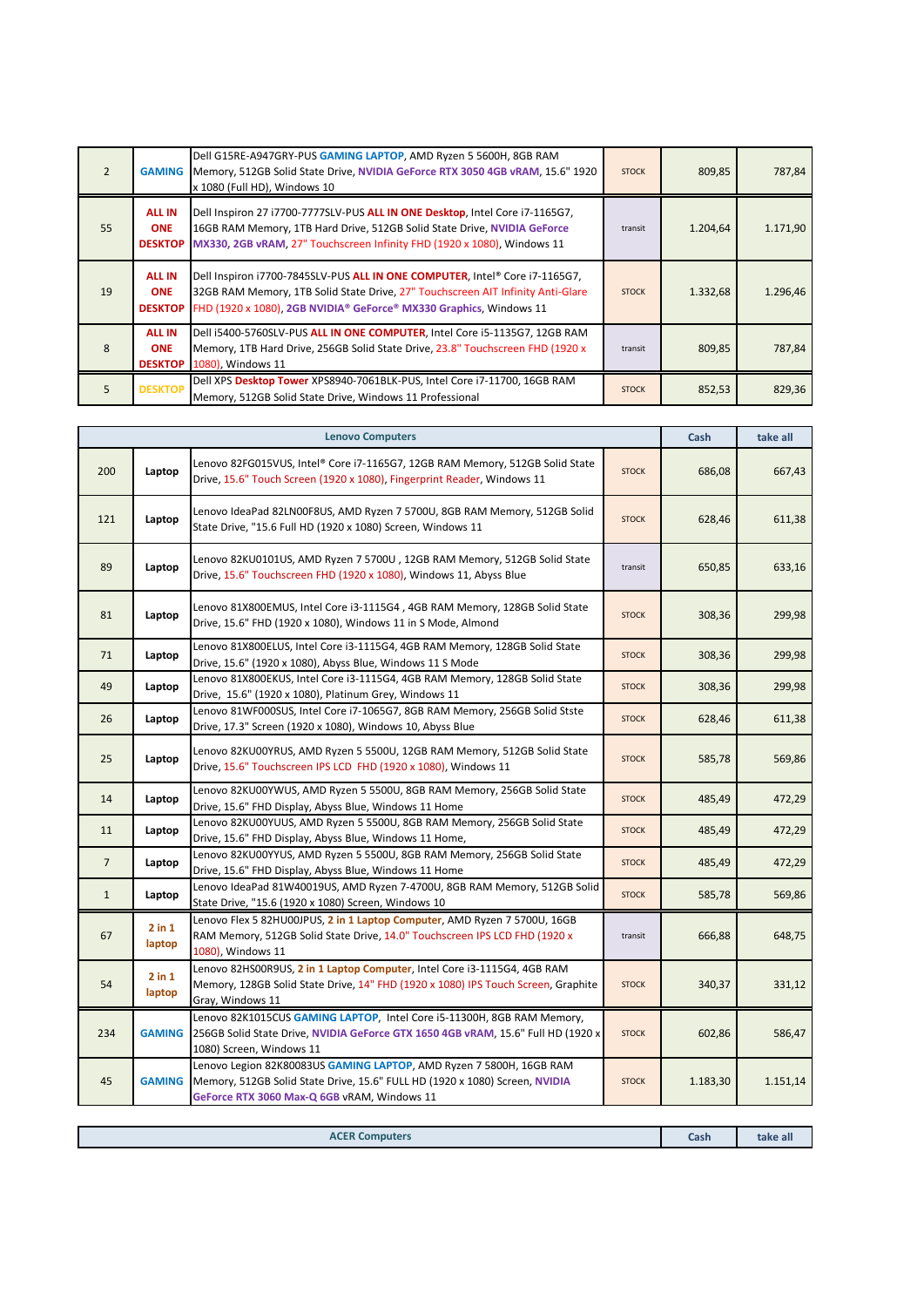| 239 | Laptop | Acer Swift 3 SF314-59-75QC, Intel Core i7-1165G7 4.7GHz, 8GB LPDDR4X RAM<br>Memory, 256GB NVMe Solid State Drive, Intel Iris Xe Graphics, 14" Full HD (1920 x<br>1080), Fingerprint Reader                      | <b>STOCK</b> | 564.44   | 549,10   |
|-----|--------|-----------------------------------------------------------------------------------------------------------------------------------------------------------------------------------------------------------------|--------------|----------|----------|
| 100 | Laptop | Acer Swift 3 NX.A4KAA.003, Intel Core i7-1165G7, 8GB RAM Memory, 512GB Solid<br>State Drive, 13.5" 2K UHD LED (2256 x 1504) Screen, Finger Print Reader, Windows<br>10                                          | transit      | 543.10   | 528,34   |
|     |        | Acer Predator Triton PT314-51s-71UU GAMING LAPTOP, Intel® Core™ i7-11375H,<br>GAMING 16GB RAM Memory, 512GB Solid State Drive, NVIDIA GeForce RTX 3060 6GB vRAM.<br>"14 1920 x 1080 (Full HD) 144Hz, Windows 10 | <b>STOCK</b> | 1.322,01 | 1.286,08 |

| <b>Gigabyte Gamin Laptop</b> |               |                                                                                                                                                                                                                     |              |          | take all |
|------------------------------|---------------|---------------------------------------------------------------------------------------------------------------------------------------------------------------------------------------------------------------------|--------------|----------|----------|
| 15                           |               | Gigabyte A5 X1-CUS2130SB GAMING LAPTOP, AMD Ryzen 9 5000 5900HX, 16GB<br>GAMING RAM Memory, 512GB PCle Solid State Drive, 15.6" (1920 x 1080) Thin Bezel LCD<br>240Hz, NVIDIA GeForce RTX 3070 8GB vRAM, Windows 11 | <b>STOCK</b> | 1.418.04 | 1.379.50 |
| 10                           | <b>GAMING</b> | Gigabyte Aorus SE4-73US213SH GAMING LAPTOP, Intel Core i7-12700H, 16GB RAM<br>Meory, 512GB Solid State Drive, NVIDIA GeForce RTX 3070 8GB Vram, 15.6" Thin<br>Bezel FHD (1920x1080) 144Hz, Windows 11               | <b>STOCK</b> | 1.509.81 | 1.468.77 |

| Apple         |                                                                               |              |        | take all |
|---------------|-------------------------------------------------------------------------------|--------------|--------|----------|
| <b>ALL IN</b> | Apple iMac MHK33LL/A ALL IN ONE COMPUTER Intel Core™ i5-8500 3.0GHz, 256GB    |              |        |          |
| <b>ONE</b>    | Solid State Drive, 8GB RAM Memory, 21.5" Retina 4K (4096 x 2304) Display, 4GB | <b>STOCK</b> | 895.21 | 870.88   |
|               | <b>DESKTOP</b> Radeon Pro 560X Graphics, macOS                                |              |        |          |

|     | <b>Gateway Computers</b> |                                                                                                                                                                  |              | Cash   | take all |
|-----|--------------------------|------------------------------------------------------------------------------------------------------------------------------------------------------------------|--------------|--------|----------|
| 130 | Laptop                   | Gateway GWNR71517-BL, AMD Ryzen 7 3700U, 8GB RAM Memory, 512GB Solid<br>State Drive, 15.6" IPS FHD Screen (1920 x 1080), Windows 11, Blue                        | <b>STOCK</b> | 425,73 | 414,16   |
| 39  | Laptop                   | Gateway GWNR71517-BK, AMD Ryzen 7 3700U, 8GB RAM Memory, 512GB Solid<br>State Drive, 15.6" IPS FHD Screen (1920 x 1080), Windows 11, Gray                        | <b>STOCK</b> | 425,73 | 414,16   |
| 20  | Laptop                   | Gateway GWNC31514-BL, Intel® Core™ i3-1115G4, 4GB RAM Memory, 128GB Solid<br>State Drive, 15.6" LCD IPS FHD Display, (1920 x 1080), Windows 11                   | <b>STOCK</b> | 276,35 | 268,84   |
| 14  | Laptop                   | Gateway GWNC31514-BK, Intel® Core™ i3-1115G4, 4GB RAM Memory, 128GB Solid<br>State Drive, 15.6" LCD IPS FHD Display, (1920 x 1080), Windows 11                   | <b>STOCK</b> | 276,35 | 268,84   |
| 8   | Laptop                   | Gateway GWTN141-6PR Ultra Slim laptop, ntel Core i3-1115G4, 4GB RAM Memory,<br>128GB Solid State Drive, 14.1" LCD IPS Display, (1920 x 1080), Windows 10, Purple | <b>STOCK</b> | 276,35 | 268,84   |

| <b>ALL in ONE computers</b> |                                               |                                                                                                                                                                                                                                      | Cash         | take all |          |
|-----------------------------|-----------------------------------------------|--------------------------------------------------------------------------------------------------------------------------------------------------------------------------------------------------------------------------------------|--------------|----------|----------|
| 22                          | <b>DESKTOP</b>                                | HP Pavilion Desktop Tower TP01-2327c, Intel Core i5-11400F, 12GB RAM Memory,<br>1TB Hard Drive, 256GB Solid State Drive, AMD Radeon 550 Graphics 2GB vRAM.<br>Keyboard and Mouse Combo, Windows 11 Home                              | <b>STOCK</b> | 628,46   | 611,38   |
| 5                           | <b>DESKTOP</b>                                | Dell XPS Desktop Tower XPS8940-7061BLK-PUS, Intel Core i7-11700, 16GB RAM<br>Memory, 512GB Solid State Drive, Windows 11 Professional                                                                                                | <b>STOCK</b> | 852,53   | 829,36   |
| 55                          | <b>ALL IN</b><br><b>ONE</b><br><b>DESKTOP</b> | Dell Inspiron 27 i7700-7777SLV-PUS ALL IN ONE Desktop, Intel Core i7-1165G7,<br>16GB RAM Memory, 1TB Hard Drive, 512GB Solid State Drive, NVIDIA GeForce<br>MX330, 2GB vRAM, 27" Touchscreen Infinity FHD (1920 x 1080), Windows 11  | transit      | 1.204,64 | 1.171,90 |
| 19                          | <b>ALL IN</b><br><b>ONE</b><br><b>DESKTOP</b> | Dell Inspiron i7700-7845SLV-PUS ALL IN ONE COMPUTER, Intel® Core i7-1165G7,<br>32GB RAM Memory, 1TB Solid State Drive, 27" Touchscreen AIT Infinity Anti-Glare<br>FHD (1920 x 1080), 2GB NVIDIA® GeForce® MX330 Graphics, Windows 11 | <b>STOCK</b> | 1.332,68 | 1.296,46 |
| $\mathsf{R}$                | <b>ALL IN</b><br><b>ONE</b><br><b>DESKTOP</b> | Dell i5400-5760SLV-PUS ALL IN ONE COMPUTER, Intel Core i5-1135G7, 12GB RAM<br>Memory, 1TB Hard Drive, 256GB Solid State Drive, 23.8" Touchscreen FHD (1920 x<br>1080). Windows 11                                                    | transit      | 809,85   | 787,84   |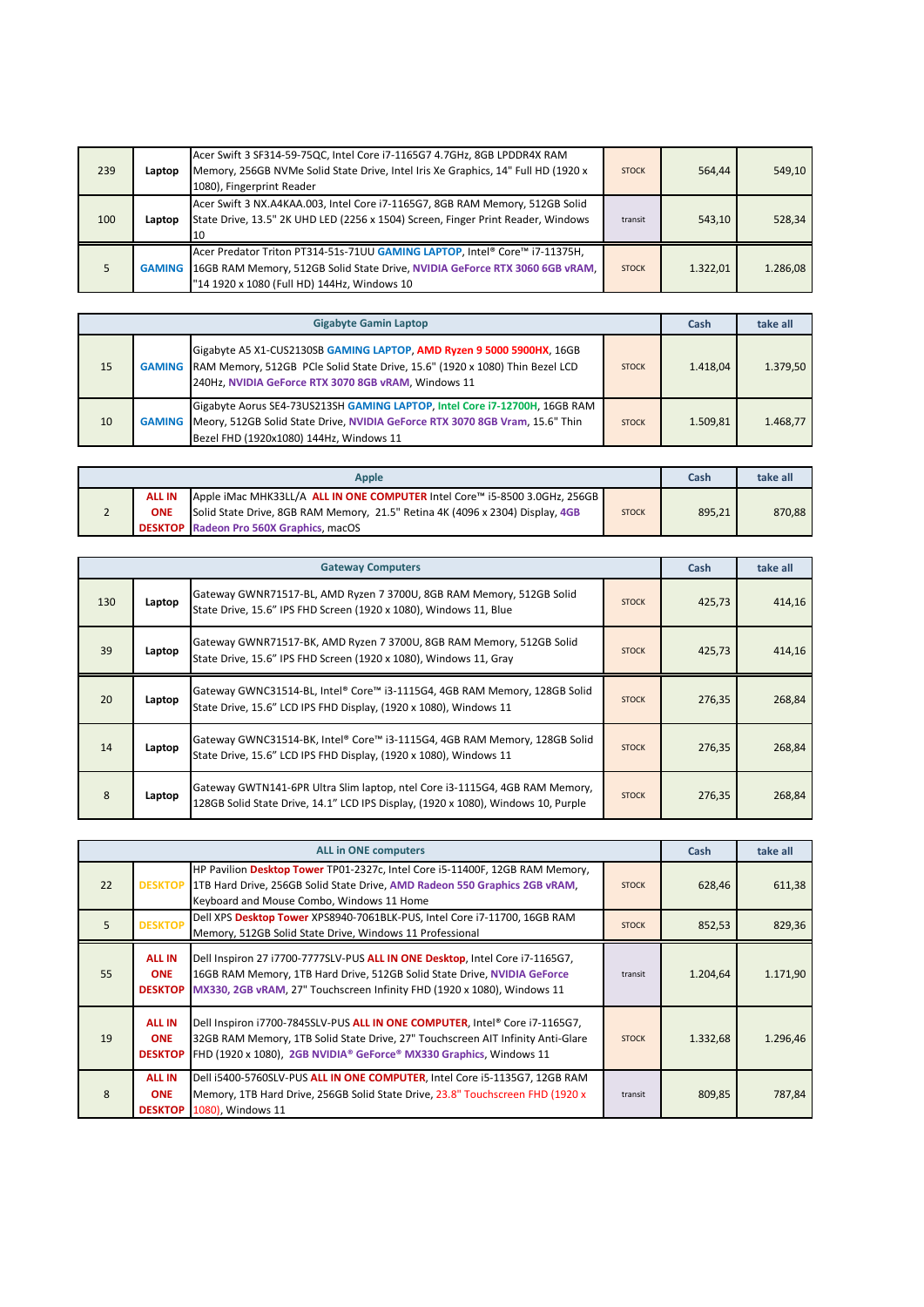| $\overline{2}$ | <b>ALL IN</b><br><b>ONE</b><br><b>DESKTOP</b> | Apple iMac MHK33LL/A ALL IN ONE COMPUTER Intel Core™ i5-8500 3.0GHz, 256GB<br>Solid State Drive, 8GB RAM Memory, 21.5" Retina 4K (4096 x 2304) Display, 4GB<br>Radeon Pro 560X Graphics, macOS          | <b>STOCK</b> | 895,21   | 870,88   |
|----------------|-----------------------------------------------|---------------------------------------------------------------------------------------------------------------------------------------------------------------------------------------------------------|--------------|----------|----------|
| $\overline{2}$ | <b>ALL IN</b><br><b>ONE</b><br><b>DESKTOP</b> | HP 24-df0157c ALL IN ONE COMPUTER, Intel® Pentium® Silver J5040 Processor at<br>2.0GHz, 8GB RAM Memory, 1TB Hard Drive, 23.8" Touchscreen, Windows 10                                                   | <b>STOCK</b> | 532,43   | 517,96   |
| $\overline{2}$ | <b>ALL IN</b><br><b>ONE</b><br><b>DESKTOP</b> | MSI PRO AP241 11M-083US ALL IN ONE DESKTOP, Intel Core i5-11400, 8GB RAM<br>Memory, 256GB Solid State Drive, 23.8" Full FHD (1920 x 1080), Windows 10                                                   | <b>STOCK</b> | 660,47   | 642,52   |
| 35             | <b>GAMING</b><br><b>DESKTOP</b>               | HP Envy TE01-2387c GAMING DESKTOP, Intel Core i7-11700F, 32GB RAM Memory,<br>1TB Hard Drive, 512GB Solid State Drive, NVIDIA GeForce GTX 1660 SUPER 6GB<br><b>vRAM</b> . Windows 11                     | <b>STOCK</b> | 1.001,91 | 974,68   |
| 16             | <b>GAMING</b><br><b>DESKTOP</b>               | MSI Aegis ZG 5TG-235US GAMING DESKTOP, AMD Ryzen R7-5800X, 16GB RAM<br>Memory, 2TB Hard Drvie, 1TB Solid State Drive, NVIDIA GeForce RTX 3060Ti 8GB<br>vRAM, Windows 10                                 | <b>STOCK</b> | 1.652,78 | 1.607,86 |
| 12             | <b>GAMING</b><br><b>DESKTOP</b>               | Asus G10CE-VRI73070 GAMING DESKTOP, Intel Core i7-11700F, 16GR RAM Memory,<br>2TB Hard Drive, 512GB Solid State Drive, NVIDIA GeForce RTX 3070 8GB vRAM,<br>Windows 11                                  | <b>STOCK</b> | 1.450,05 | 1.410,64 |
| 12             | <b>GAMING</b><br><b>DESKTOP</b>               | MSI Aegis ZS 5DQ-274US GAMING DESKTOP, AMD Ryzen™ R7-5700G, 16GB RAM<br>Memory, 2TB Hard Drive, 500 GB Solid State Drive, AMD Radeon™ RX 6600 Graphics<br>8GB vRAM, Windows 11                          | <b>STOCK</b> | 1.268,66 | 1.234,18 |
| 10             | <b>GAMING</b><br><b>DESKTOP</b>               | HP Victus TG02-0187c GAMING DESKTOP, Intel® Core i7-12700F, 16GB RAM<br>Memory, 512GB Solid State Drive, NVIDIA GeForce RTX 3060 Ti 8GB vRAM, Windows<br>11                                             | <b>STOCK</b> | 1.364,69 | 1.327,60 |
| 6              | <b>GAMING</b><br><b>DESKTOP</b>               | MSI Codex R 12TC-048US GAMING DESKTOP, Intel Core i7-12700F, 16GB RAM<br>Memory, 2TB Hard Drvie, 1TB Solid State Drive, NVIDIA GeForce RTX 3060 12GB<br>vRAM, MSI Gaming Keyboard and Mouse, Windows 11 | <b>STOCK</b> | 1.695,46 | 1.649,38 |

| <b>Accesorios</b> |       |                                | Cash         | take all |        |
|-------------------|-------|--------------------------------|--------------|----------|--------|
| 95                | Extra | Oregon Sintific Bllod Preshure | <b>STOCK</b> | 4,26     | 4,14   |
| 10                | Extra | <b>Beats Studio Buds</b>       | <b>STOCK</b> | 107,57   | 104,54 |